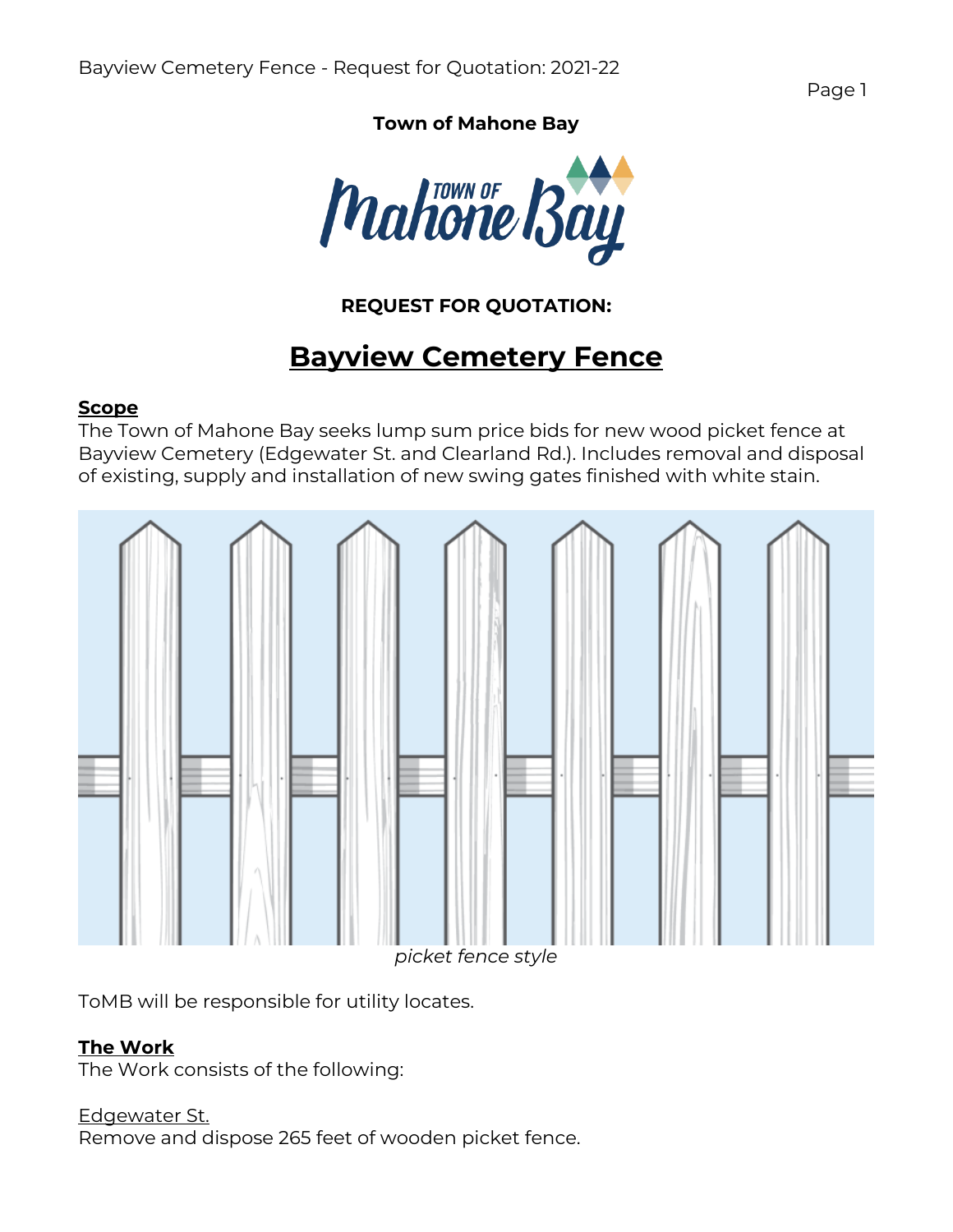Supply and install 1-7/8" schedule 40 galvanized posts at 8' centers to accommodate new fence. Posts to be driven.

Supply and install 4' in length, pressure treated, picket style fence. Pickets will be 3-  $1/2$ " wide x  $\frac{1}{2}$ " thick and they will be spaced at 3- $\frac{1}{2}$ " (design of picket profile attached).

Supply and install one (1) wooden picket style swing gate for 6ft opening with the same above specs and with all hardware.

Supply and apply two coats of solid white stain.

# Clearland Road

Remove and dispose 265 feet of chain link fence.

Supply and install 1-7/8" schedule 40 galvanized posts at 6' centers to accommodate new fence. Posts to be driven.

Supply and install 4' in length, pressure treated, picket style fence. Pickets will be 3- 1/2" wide x ½" thick and they will be spaced at 3-1/2" (design of picket profile attached).

Supply and install one (1) wooden picket style swing gate for 6ft opening with above specs and with all hardware.

Supply and apply two coats of solid white stain.

## **Measurement & Payment**

Contractor to supply lump sum price to complete the Work, plus HST amount. Please list appropriate information on the "Quotation Form".

Contractor to begin the Work as soon as possible and must be completed no later than February 2022. Monthly progress invoices may be submitted to the Town for review and payment.

## **Insurance**

Throughout the performance of the contract, the Contractor will maintain and carry all insurance, as required by law in the performance of the Work, including at least \$2,000,000 Commercial Liability Insurance. Contractor to supply a certificate of insurance proving that this requirement has been met.

# **Licenses & Permits**

Contractor to ensure that all vehicles and equipment used are in good repair at all times when in use for the performance of the Work, and that such meet all necessary standards and regulations under the Motor Vehicle Act including current Motor Vehicle Inspection certification.

# **Workers Compensation Board Coverage**

All Contractors' employees supplying service to the Town of Mahone Bay shall be covered by Workers' Compensation (proof to be supplied to the Town of Mahone Bay prior to commencement of work).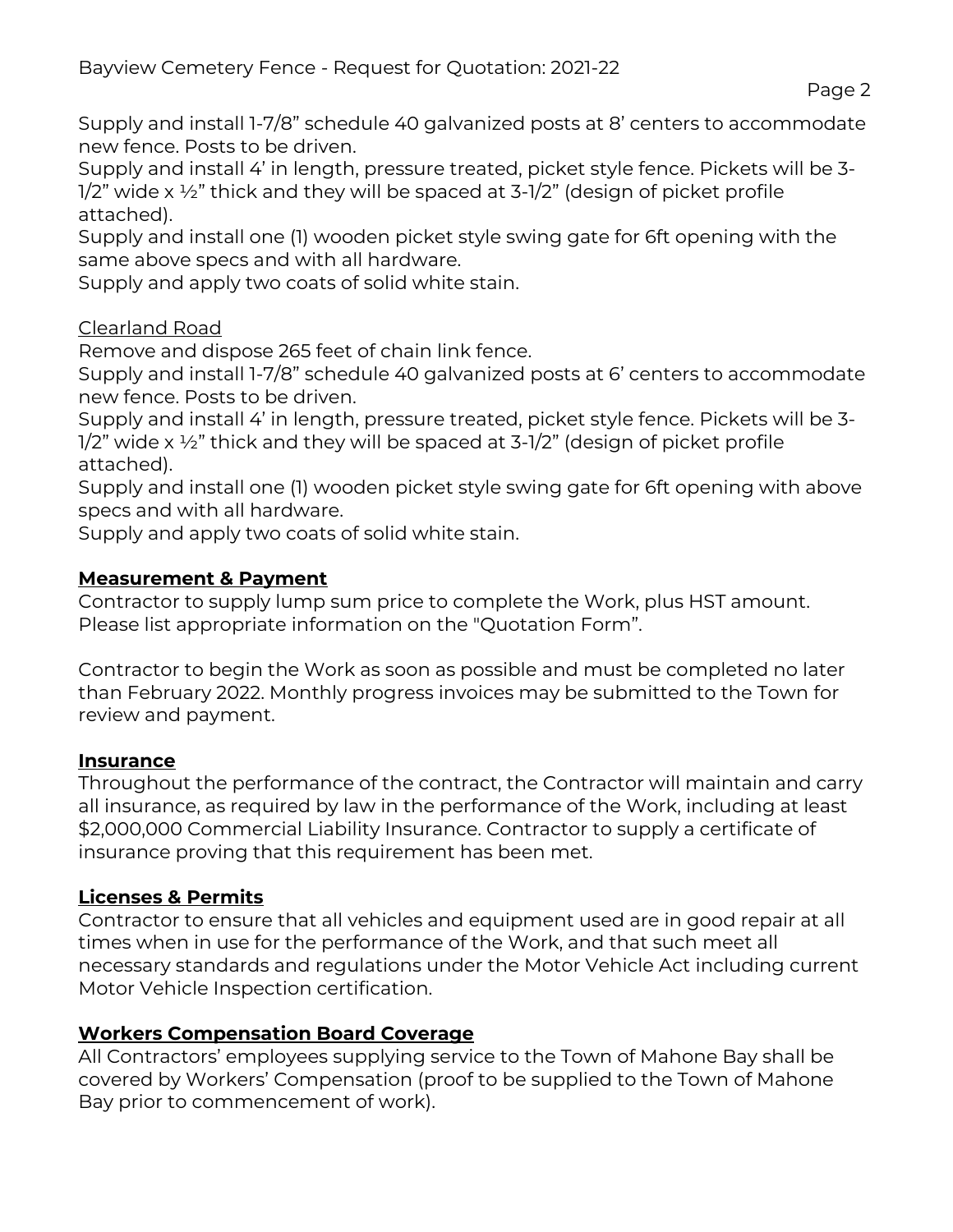#### **Workplace Safety**

Contractor shall be solely responsible for safety at the place of work, and for compliance with the rules, regulations and practices required by the applicable health and safety legislation, and shall be responsible for initiating, maintaining and supervising all safety precautions and programs in connection with the performance of the Work.

#### **References**

The Contractor is to provide two references for similar work completed within the past five years. Please list appropriate information on the "Quotation Form".

#### **Acceptance**

The Town of Mahone Bay reserves the right to reject any or all tenders, not necessarily accept the lowest tender, or to accept any tender which it may consider to be in its best interest. The Town also reserves the right to waive formality, informality or technically in any tender.

#### **Submissions**

All bids must be provided using the attached "Quotation Form". Bids will be received by the Town's Representative by e-mail, fax, post or hand delivered on or before **4:00 pm, Wednesday, November 17, 2021.**

#### **Town's Representative**

Please direct all inquiries and bids to the Town's Representative listed below:

*Jonathan Uhlman Manager of Public Works and Transportation Town of Mahone Bay 493 Main St. / Box 530 Mahone Bay, NS BOJ 2E0 Phone: 902-521-7722 / Fax: 902-624-8069 / E-mail: jonathan.uhlman@townofmahonebay.ca*